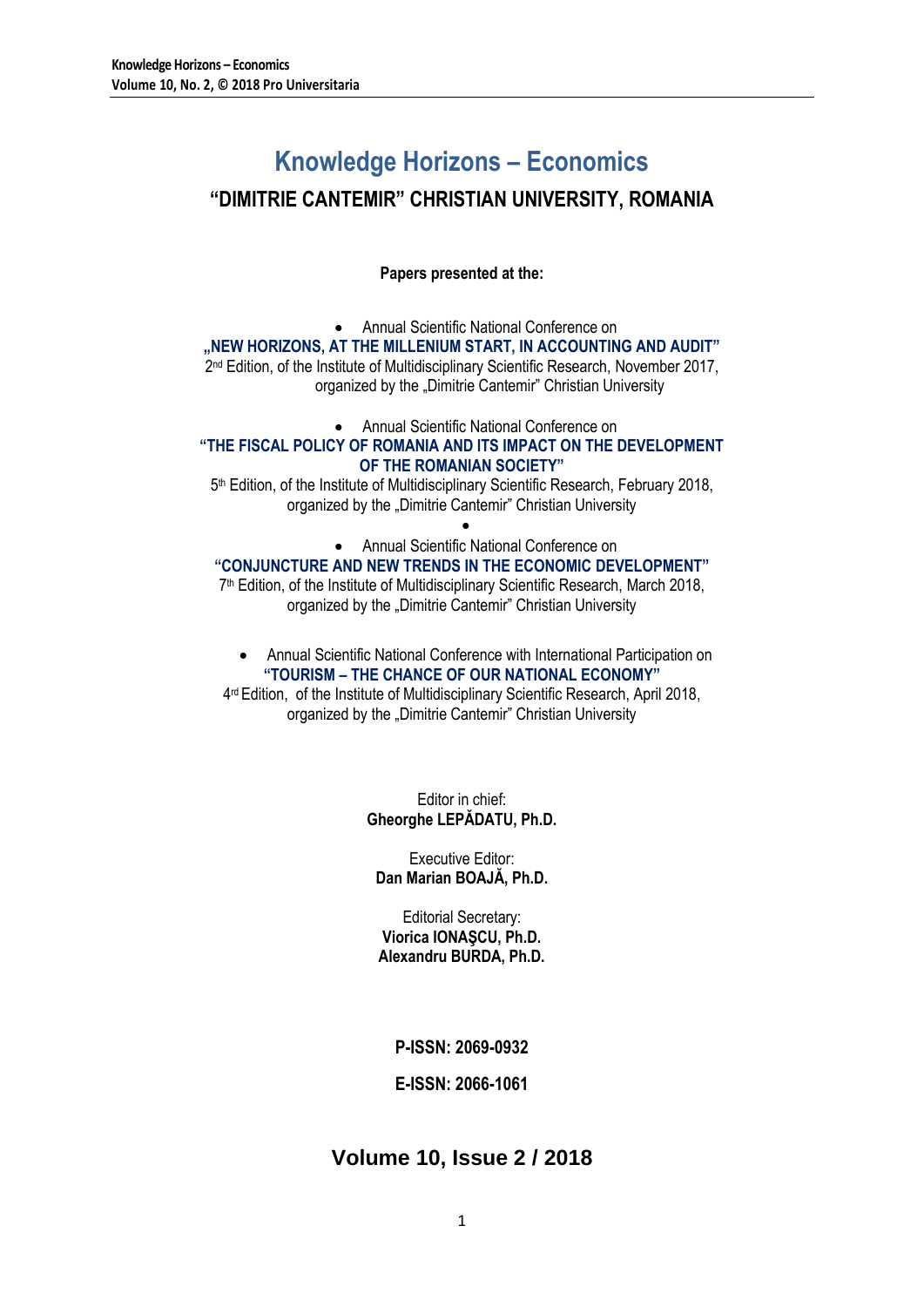# **ARGUMENT**

# **KNOWLEDGE HORIZONS - ECONOMICS**

The magazine **KNOWLEDGE HORIZONS-ECONOMICS** intends to become a top lance of spirituality within the "Dimitrie Cantemir" Christian University and not only, by publishing the best results of individual and collective scientific research of its own professors and by being open to other universities inland and abroad.

The magazine aims at becoming a forum of information and ideas from theory to practice in all fields of activity, but mainly for inter and multidisciplinary research, innovation and applicability.

The Scientific Council and the College editorial board boast well-known professors from Romania and other countries, a guarantee to the high level of this magazine and the selection of these articles.

The opinions expressed within the published articles belong to the authors.

| Editor in chief:  | Ph.D.Gheorghe LEPĂDATU, Professor |
|-------------------|-----------------------------------|
| Executive Editor: | Ph.D. Viorica IONASCU, Professor  |
|                   | Ph.D. Nicolae NEACSU, Professor   |

The Journal is indexed and/or abstracted in the following international databases:

- 1. EBSCO Host, USA
- 2. ProQuest, USA
- 3. RePEc, Germany
- 4. Ulrich's Periodicals Directory, USA
- 5. Index Copernicus, Poland
- 6. Open J-Gate, India
- 7. Global Impact Factor, Australia
- 8. PDOAJ, Pakistan

Address: 176 Splaiul Unirii, sector 4, Bucharest Tel.: (021) – 330.79.00 , 330.79.11 , 330.79.14 Fax: (021)/ 330.87.74 E-mail[: office@ucdc.ro](mailto:office@ucdc.ro) [; khe@ucdc.ro](mailto:khe@ucdc.ro) Site: www.orizonturi.ucdc.ro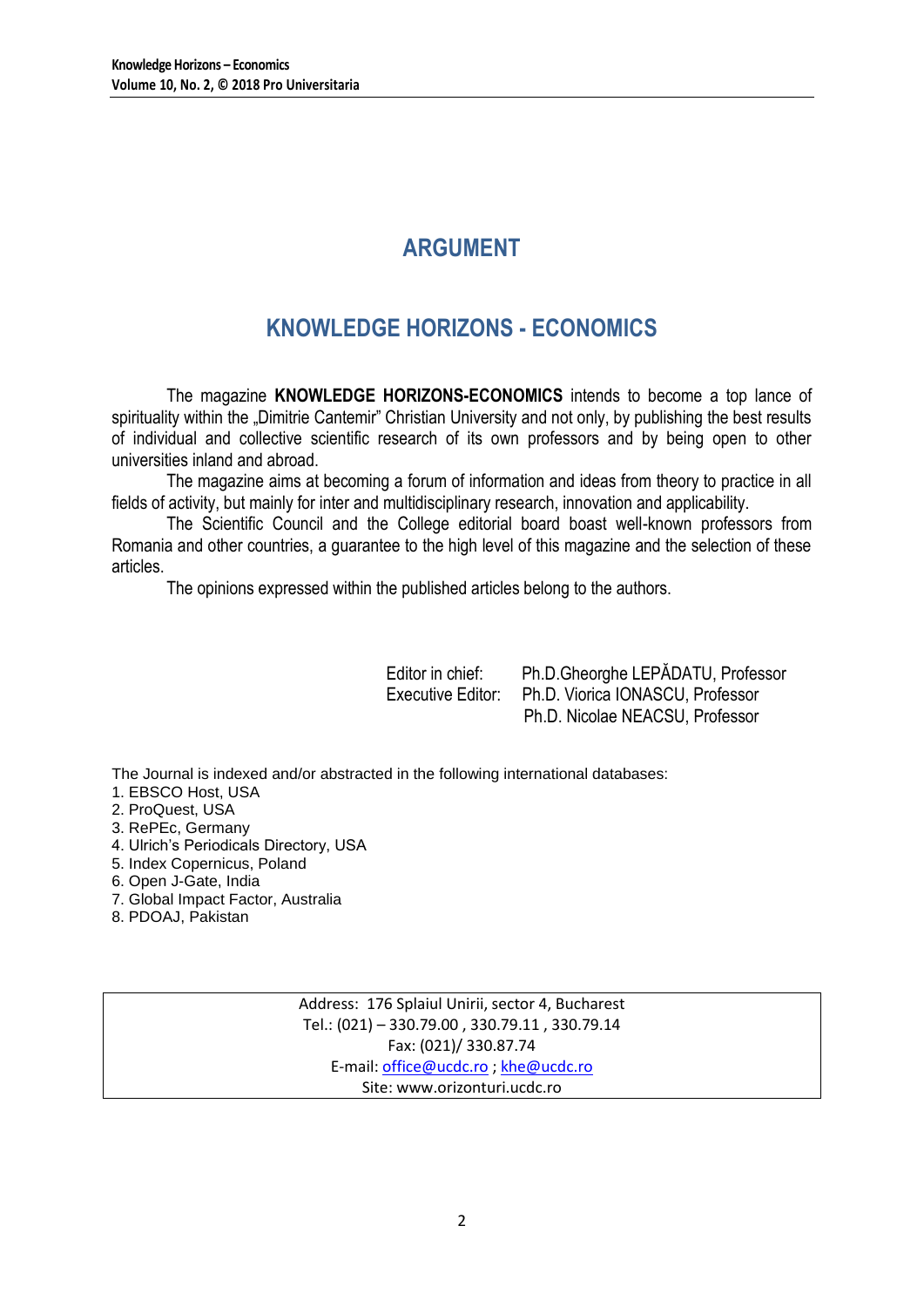## **PRESIDENTS**

| Ph.D. Momcilo Luburici, Professor      | - President of "Dimitrie Cantemir" Christian University - Founder                                         |
|----------------------------------------|-----------------------------------------------------------------------------------------------------------|
|                                        | Ph.D. Corina Adriana Dumitrescu, Professor – President of "Dimitrie Cantemir" Christian University Senate |
|                                        | - Founder                                                                                                 |
| Ph.D. Cristiana Cristureanu, Professor | - Rector of "Dimitrie Cantemir" Christian University                                                      |
|                                        |                                                                                                           |

## **EDITORIAL BOARD**

Academician Ioan Lucian Albu, Romanian Academy Ph.D. Liliana Constantinescu, Senior Lecturer, ''Dimitrie Cantemir'' Christian University, Romania Ph.D. Andreea Băltărețu, Senior Lecturer,<br>Academician Gheorghe Zaman, Romanian Academy Philatitic Centemicii Christian University F ''Dimitrie Cantemir'' Christian University, Romania Academician Grigore Belostecinic Academy of Science, Republic of Moldova Ph.D. Gheorghe H. Popescu, Professor, ''Dimitrie Cantemir'' Christian University, Romania Ph.D.Cristiana Cristureanu, Professor, ''Dimitrie Cantemir'' Christian University, Romania Ph.D. Ionel Bostan, Professor, ''Stefan cel Mare'' University of Suceava, Romania Ph.D. Georgeta Ilie, Professor, ''Dimitrie Cantemir'' Christian University, Romania Ph.D. Constanța Chițiba, Professor, ''Dimitrie Cantemir'' Christian University, Romania Ph.D. Gheorghe Lepadatu, Professor, "Dimitrie Cantemir" Christian University, Romania Ph.D. Radu Danciu, Senior Lecturer, ''Dimitrie Cantemir'' Christian University, Romania Ph.D. Viorica Ionaşcu, Professor ''Dimitrie Cantemir'' Christian University, Romania Ph.D. Gabriel I. Năstase, Senior Lecturer, Academy Scientists, Romania Ph.D. Nicolae Neacsu, Professor ''Dimitrie Cantemir'' Christian University, Romania Ph.D.Roxana Ionescu, Senior Lecturer, ''Dimitrie Cantemir'' Christian University, Romania Ph.D.Florence Benoit Rohmer, Professor, Universite Robert Schuman, Strasbourg Ph.D.Adina Musetescu, Senior Lecturer, ''Dimitrie Cantemir'' Christian University, Romania Ph.D. Vasilis Takoudis., Professor, Labour Institute GSEE-ADEDY, Greece Ph.D. Mihaela Muresan, Professor ''Dimitrie Cantemir'' Christian University, Romania Ph.D. Daviva Jureviciene, Professor, Mycolas Romeris University, Vilnius, Lithuania Ph.D. Daniel Stefan, Senior Lecturer, ''Dimitrie Cantemir'' Christian University, Romania Ph.D. Stefano Azzali, Professor, Universita Studes of Panama, Italy Ph.D. Doina Maria Tilea, Senior Lecturer, ''Dimitrie Cantemir'' Christian University, Romania Ph.D. Yuriy Lopatynskyy, Professor, Yuriy Fedkovych Chenivtsi National University, Ukraine Ph.D. Anca Cristea, Senior Lecturer, ''Dimitrie Cantemir'' Christian University, Romania Ph.D. Victor Munteanu, Professor, ''Dimitrie Cantemir'' Christian University, Romania Ph.D. Agata Mihaela Popescu, Senior Lecturer, ''Dimitrie Cantemir'' Christian University, Romania Ph.D. Marinella Turdean, Professor ''Dimitrie Cantemir'' Christian University, Romania Ph.D. Ancuta Gianina Opre, Senior Lecturer, ''Dimitrie Cantemir'' Christian University, Romania Ph.D. Alexandru Ţugui, Professor, ''Alexandru Ioan Cuza'' University Iaşi, Romania Ph.D. Tatiana Dosescu, Lecturer, ''Dimitrie Cantemir'' Christian University, Romania Ph.D. Valentina Zaharia, Professor, ''Dimitrie Cantemir'' Christian University, Romania Ph.D. Luminita Jalba, Senior Lecturer, ''Dimitrie Cantemir'' Christian University, Romania Ph.D. Gratiela Ghic, Senior Lecturer, ''Dimitrie Cantemir'' Christian University, Romania Ph.D. Roxana Dumitrascu, Senior Lecturer, ''Dimitrie Cantemir'' Christian University, Romania Ph.D. Eugen Nicolaescu, Professor, ''Dimitrie Cantemir'' Christian University, Romania Ph.D. Cezar Militaru, Senior Lecturer., ''Dimitrie Cantemir'' Christian University, Romania Ph.D. Cristina Balaceanu, Professor, ''Dimitrie Cantemir'' Christian University, Romania Ph.D. Bogdanel Dragut, Senior Lecturer, ''Dimitrie Cantemir'' Christian University, Romania Ph.D. Luminita Dragne, Professor, ''Dimitrie Cantemir'' Christian University, Romania Ph.D. Camelia Pavel, Senior Lecturer, ''Dimitrie Cantemir'' Christian University, Romania Ph.D. Sorinel Capusneanu, Senior Lecturer, ''Dimitrie Cantemir'' Christian University, Romania Ph.D. Narcisa Isaila, Senior Lecturer, ''Dimitrie Cantemir'' Christian University, Romania Ph.D. Dragos Radulescu, Professor, ''Dimitrie Cantemir'' Christian University, Romania Ph.D. Adina Pavel, Lecturer, ''Dimitrie Cantemir'' Christian University, Romania Ph.D. Emilia Pascu, Senior Lecturer, ''Dimitrie Cantemir'' Christian University, Romania Ph.D. Adriana Zanfir, Lecturer, ''Dimitrie Cantemir'' Christian University, Romania Ph.D. Vadim Dumitrascu, Senior Lecturer, ''Dimitrie Cantemir'' Christian University, Romania Ph.D. Mirela Niculae, Assistent, ''Dimitrie Cantemir'' Christian University, Romania Ph.D. Rodica Tirlea, Senior Lecturer, ''Dimitrie Cantemir'' Christian University, Romania Dr. Ec. Sorin Adrian Robu – InfoFisc Bucharest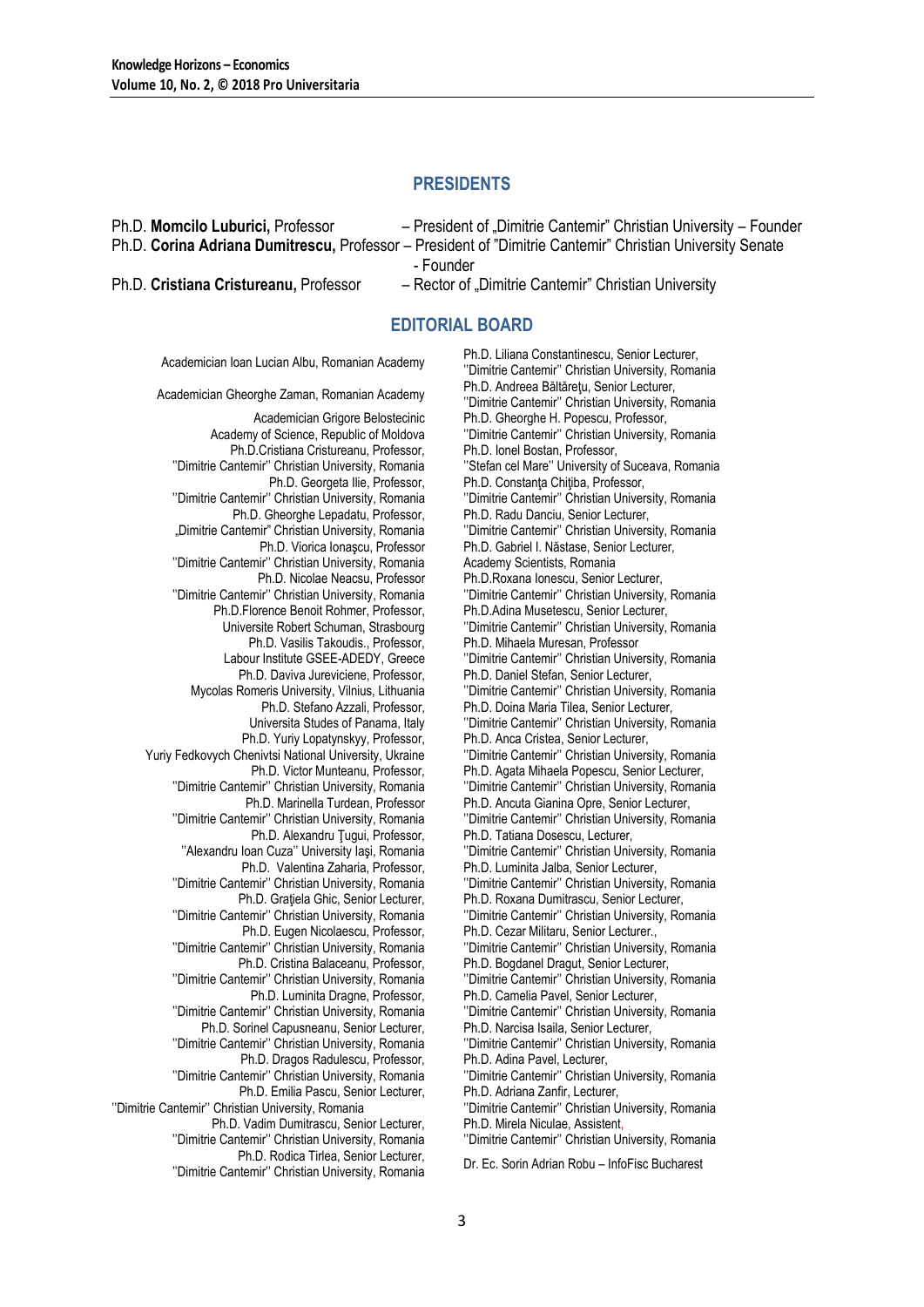# **SCIENTIFIC BOARD**

| Ph.D. Momcilo Luburici, Professor<br>Ph.D. Corina Adriana Dumitrescu, Professor - President of "Dimitrie Cantemir" Christian University Senate                                                                                                                                                                                                                                                                                                                                                                                                                                                                                                                                                                                                                                                                                                                                                                                                                                                                                                                                                                                                                                                                                    | - President of "Dimitrie Cantemir" Christian University - Founder                                                                                                                                                                                                                                                                                                                                                                                                                                                                                                                                                                                                                                                                                                                                                                                                                                                                                                                                                                                                                                                                                                                                                                                                                                                                   |
|-----------------------------------------------------------------------------------------------------------------------------------------------------------------------------------------------------------------------------------------------------------------------------------------------------------------------------------------------------------------------------------------------------------------------------------------------------------------------------------------------------------------------------------------------------------------------------------------------------------------------------------------------------------------------------------------------------------------------------------------------------------------------------------------------------------------------------------------------------------------------------------------------------------------------------------------------------------------------------------------------------------------------------------------------------------------------------------------------------------------------------------------------------------------------------------------------------------------------------------|-------------------------------------------------------------------------------------------------------------------------------------------------------------------------------------------------------------------------------------------------------------------------------------------------------------------------------------------------------------------------------------------------------------------------------------------------------------------------------------------------------------------------------------------------------------------------------------------------------------------------------------------------------------------------------------------------------------------------------------------------------------------------------------------------------------------------------------------------------------------------------------------------------------------------------------------------------------------------------------------------------------------------------------------------------------------------------------------------------------------------------------------------------------------------------------------------------------------------------------------------------------------------------------------------------------------------------------|
| Ph.D. Cristiana Cristureanu, Professor                                                                                                                                                                                                                                                                                                                                                                                                                                                                                                                                                                                                                                                                                                                                                                                                                                                                                                                                                                                                                                                                                                                                                                                            | - Rector of "Dimitrie Cantemir" Christian University                                                                                                                                                                                                                                                                                                                                                                                                                                                                                                                                                                                                                                                                                                                                                                                                                                                                                                                                                                                                                                                                                                                                                                                                                                                                                |
| - Founder<br>Academician Ioan Lucian Albu, Romanian Academy<br>Academician Gheorghe Zaman, Romanian Academy<br>Academician Grigore Belostecinic<br>Academy of Science, Republic of Moldova<br>Ph.D.Cristiana Cristureanu, Professor,<br>"Dimitrie Cantemir" Christian University, Romania<br>Ph.D. Georgeta Ilie, Professor,<br>"Dimitrie Cantemir" Christian University, Romania<br>Ph.D. Gheorghe Lepadatu, Professor,<br>"Dimitrie Cantemir" Christian University, Romania<br>Ph.D. Viorica Ionașcu, Professor<br>"Dimitrie Cantemir" Christian University, Romania<br>Ph.D. Nicolae Neacsu, Professor<br>"Dimitrie Cantemir" Christian University, Romania<br>Ph.D. Victor Munteanu, Professor,<br>"Dimitrie Cantemir" Christian University, Romania<br>Ph.D., Marinella Turdean, Professor<br>"Dimitrie Cantemir" Christian University, Romania<br>Ph.D. Alexandru Tugui, Professor,<br>"Alexandru Ioan Cuza" University Iași, Romania<br>Ph.D. Eugen Nicolaescu, Professor,<br>"Dimitrie Cantemir" Christian University, Romania<br>Ph.D. Cristina Balaceanu, Professor,<br>"Dimitrie Cantemir" Christian University, Romania<br>Ph.D. Rodica Tirlea, Senior Lecturer,<br>"Dimitrie Cantemir" Christian University, Romania | Ph.D. Radu Danciu, Senior Lecturer,<br>"Dimitrie Cantemir" Christian University, Romania<br>Ph.D. Gabriel I. Năstase, Senior Lecturer,<br>Academy Scientists, Romania<br>Ph.D. Roxana Ionescu, Senior Lecturer,<br>"Dimitrie Cantemir" Christian University, Romania<br>Ph.D.Adina Musetescu, Senior Lecturer,<br>"Dimitrie Cantemir" Christian University, Romania<br>Ph.D. Doina Maria Tilea, Senior Lecturer,<br>"Dimitrie Cantemir" Christian University, Romania<br>Ph.D. Anca Cristea, Senior Lecturer,<br>"Dimitrie Cantemir" Christian University, Romania<br>Ph.D. Tatiana Dosescu, Lecturer,<br>"Dimitrie Cantemir" Christian University, Romania<br>Ph.D. Luminita Jalba, Senior Lecturer,<br>"Dimitrie Cantemir" Christian University, Romania<br>Ph.D. Roxana Dumitrascu, Senior Lecturer,<br>"Dimitrie Cantemir" Christian University, Romania<br>Ph.D. Camelia Pavel, Senior Lecturer,<br>"Dimitrie Cantemir" Christian University, Romania<br>Ph.D. Daniela Penu, Senior Lecturer,<br>"Dimitrie Cantemir" Christian University, Romania<br>Ph.D. Narcisa Isaila, Senior Lecturer,<br>"Dimitrie Cantemir" Christian University, Romania<br>Ph.D. Adina Pavel, Lecturer,<br>"Dimitrie Cantemir" Christian University, Romania<br>Ph.D. Adriana Zanfir, Lecturer,<br>"Dimitrie Cantemir" Christian University, Romania |
| Ph.D. Liliana Constantinescu, Senior Lecturer,                                                                                                                                                                                                                                                                                                                                                                                                                                                                                                                                                                                                                                                                                                                                                                                                                                                                                                                                                                                                                                                                                                                                                                                    | Ph.D. Mirela Niculae, Assistent,                                                                                                                                                                                                                                                                                                                                                                                                                                                                                                                                                                                                                                                                                                                                                                                                                                                                                                                                                                                                                                                                                                                                                                                                                                                                                                    |
| "Dimitrie Cantemir" Christian University, Romania                                                                                                                                                                                                                                                                                                                                                                                                                                                                                                                                                                                                                                                                                                                                                                                                                                                                                                                                                                                                                                                                                                                                                                                 | "Dimitrie Cantemir" Christian University, Romania                                                                                                                                                                                                                                                                                                                                                                                                                                                                                                                                                                                                                                                                                                                                                                                                                                                                                                                                                                                                                                                                                                                                                                                                                                                                                   |
| Ph.D. Ionel Bostan, Professor,<br>"Stefan cel Mare" University of Suceava, Romania                                                                                                                                                                                                                                                                                                                                                                                                                                                                                                                                                                                                                                                                                                                                                                                                                                                                                                                                                                                                                                                                                                                                                | Dr. Ec. Sorin Adrian Robu - InfoFisc Bucharest                                                                                                                                                                                                                                                                                                                                                                                                                                                                                                                                                                                                                                                                                                                                                                                                                                                                                                                                                                                                                                                                                                                                                                                                                                                                                      |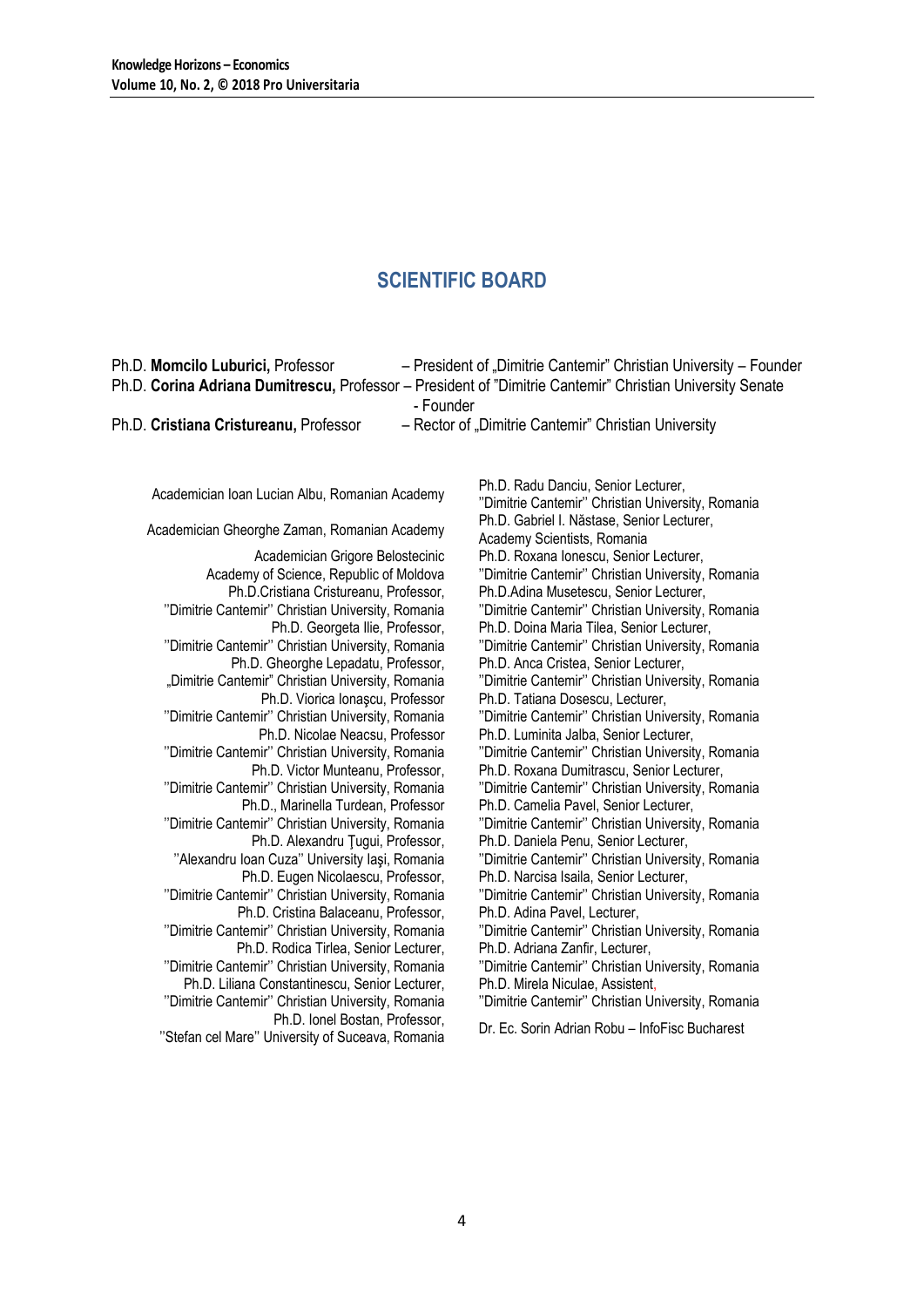# **The Conferences are organized by "Dimitrie Cantemir" Christian University, Romania, through the**

## **Multidisciplinary Scientific Research Institute (I.C.S.M.) – Bucharest, Romania.**

**Ph.D. Gheorghe Lepadatu, Professor – Coordinator, I.C.S.M.**

**Ph. D. Viorica Ionascu, Profesor – Deputy Coordinator, I.C.S.M.**

**Ph. D. Nicolae Neacsu, Professor – Deputy Coordinator, I.C.S.M.**

## **EDITOR IN CHIEF: Professor Gheorghe Lepădatu Ph.D.**

**EDITORIAL SECRETARY:** Senior Lecturer Carmen Judith Poenaru Grigorescu Ph.D. Senior Lecturer Daniela Penu Ph.D. Ph.D. Alina Solomon, Lecturer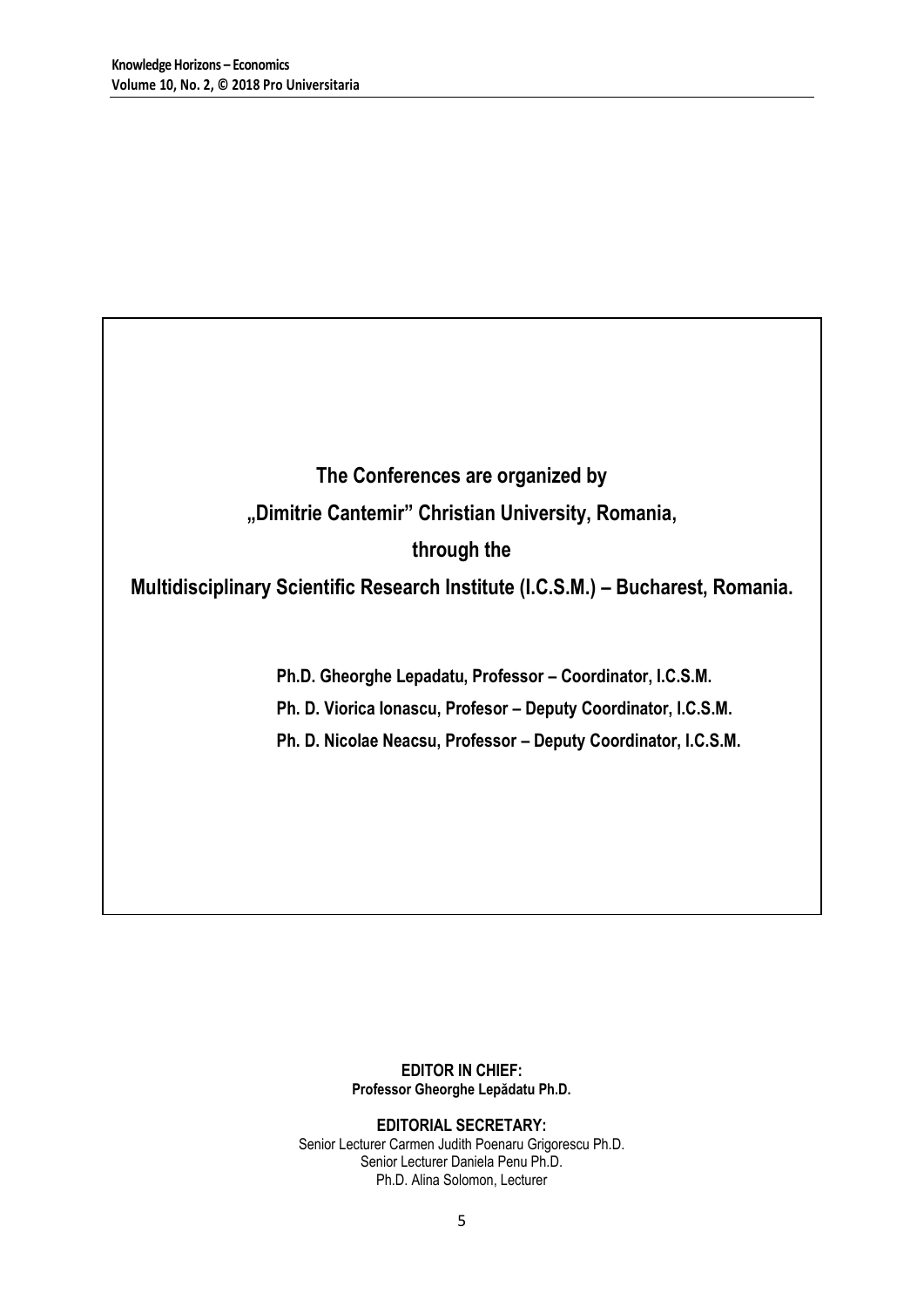## *Table of contents*

| Digital Tourism Is The Challenge Of Future - A New Approach To Tourism                                    | 9  |
|-----------------------------------------------------------------------------------------------------------|----|
| Management of the Enterprises From The Tourism Industry Present on The Market of The Republic of Moldova  | 17 |
| Mechanisms And Tools Used In Treasury Management of The Entities                                          | 22 |
| The Environmental Impact of Supply Chains Functioning in The Globalized Economy                           | 27 |
| Treasury Control Company. Treasury Budged in Entities<br>$\bullet$                                        | 31 |
| International Usage of Internet in E-Business and E-Tourism                                               | 38 |
| Regional Analysis of Tourism. Central and Eastern Europe                                                  | 46 |
| Untapped Touristic Potential in South Lebanon                                                             | 59 |
| Export Quality Management, An Imperative For A Successful Market Access                                   | 67 |
| Industry 4.0                                                                                              | 72 |
| Some Considerations Regarding The Dynamics of Tourism in North African Countries                          | 76 |
| Communication Sciences - The Science of Education in Crisis Situations. From Games to Financial Education | 81 |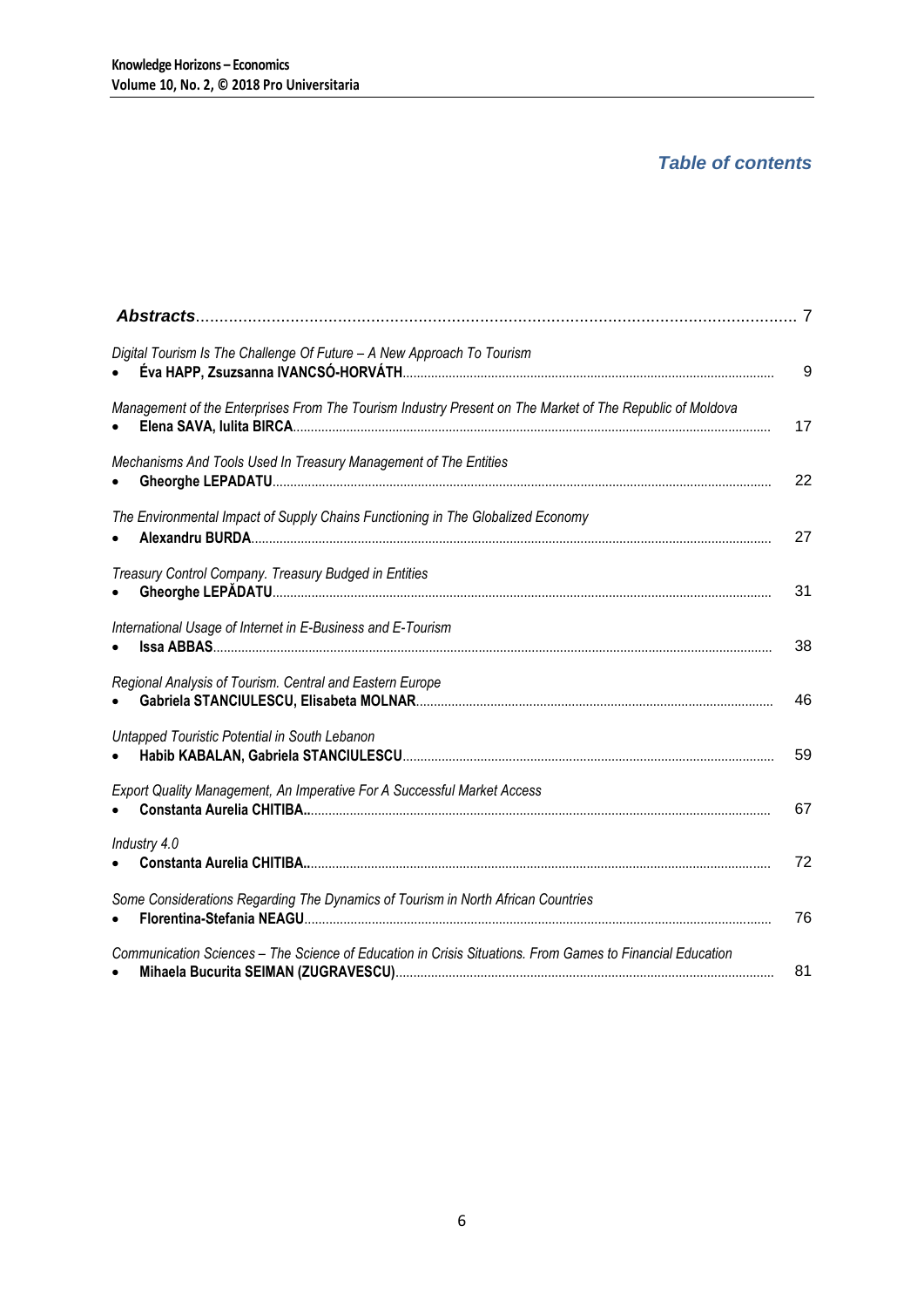## **ABSTRACTS KNOWLEDGE HORIZONS - ECONOMICS, Volume 10, Issue 2 / 2018**

#### *Digital Tourism Is The Challenge Of Future – A New Approach To Tourism*

**Éva HAPP<sup>1</sup> , Zsuzsanna IVANCSÓ-HORVÁTH<sup>2</sup>**

<sup>1</sup>*Ph.D, Department of Tourism, Széchenyi István University, Hungary, E-mail: [happ.eva@sze.hu](mailto:happ.eva@sze.hu)* <sup>2</sup> *Ph.D, Department of Tourism, Széchenyi István University, Hungary, E-mail:* 

*[ivancso.zsuzsa@sze.hu](mailto:ivancso.zsuzsa@sze.hu)*

**Abstract:** *With the spread of information technology, development has accelerated in all fields of life. 20-30 years ago, the word "digital" only had meaning for informaticians and mathematicians. Today it is present in all sectors; thereby tourism has entered into a new era of digital tourism. In many countries strategy of digital tourism has already been defined. People's interest in digital techniques and their use has changed over the last few decades and this change has to be followed in tourism as well. Without digitization, tourism will not be competitive either with foreign destinations or with service providers. Digitalization is needed for tourism organizations to meet the ever-growing expectations of consumers. In our study, we would like to set up a new model that summarizes the areas of digitalisation in tourism. In the outline of the model, we use a marketing approach that covers all areas of tourism marketing, so we deal with marketing research, target groups, 7P, organizational issues and educational areas as well.*

**Key words:** *Digital, Marketing, Model, Tourism,7P* **JEL Codes: M30, L83**

### *Management of the Enterprises From The Tourism Industry Present on The Market of The Republic of Moldova*

**Elena SAVA<sup>1</sup> , Iulita BIRCA<sup>2</sup>** <sup>1</sup>*Ph.D, Associate Professor, TUM*

<sup>2</sup> *Scientific Researcher, NIER, Republic of Moldova*

**Abstract:** *The present paper represents an economic and managerial approach of the communication activity with the basic elements within the enterprises of the tourism industry. The research focuses on the peculiarities of the economic*  agents of the Republic of Moldova in the field of tourism. The correct approach of *partners to the tourism enterprises represents a decisive factor on the ground that each economic agent pursues the goal of obtaining the financial benefits, and tourism is not an exception. In the study, the authors presented the strengths, weaknesses, threats and opportunities of tourism enterprises as a specific feature in the process of managerial activity.*

**Key words:** *tourism industry, partners, client, management.* **JEL Codes: D86, F23, L14, R41, E42, L83, E27, O40, C22**

#### *Mechanisms And Tools Used in Treasury Management of The Entities* **Gheorghe LEPADATU**

*PhD, Christian University "Dimitrie Cantemir" Bucharest, email: <i>cilezbujor@yah* 

**Abstract:** *Concerns for treasury management more widespread phenomena are motivated by both macro-economic instability and macroeconomic: inflation, interest rates and lower rates of return and degree of self-financing. The Treasury positive and negative leads management costs (the opportunity, through absence of the fructification of the cash surplus and financing costs of new loans cash*  deficit). The main objective of treasury management is to avoid a negative *structural treasury (to avoid what it calls common in the Romanian economy "financial blockage", a situation characterized by the inability to meet payments company).* 

**Key words:** *cash management, costs, IAS / IFRS* **JEL Codes: M41**

#### *The Environmental Impact of Supply Chains Functioning in The Globalized Economy* **Alexandru BURDA**

*"Dimitrie Cantemir" Christian University, email: [alex.burda@mail.com](mailto:alex.burda@mail.com)*

**Abstract:** *Manufacturing, transport, distribution and use of some of the most common consumer goods are activities involving the use of many resources. Whether raw materials, fuels or electricity, these inputs have in all the cases analyzed in the article, a significant impact, directly or indi-rectly. Its awareness is important not only economically but also because even the simplest actions at individual level, determines the future development of the global economy, of the society and of the living conditions of each of us.*

**Key words:** *logistics, consumption, environment, economy, goods*

**JEL Codes: A 14**

### *Treasury Control Company. Treasury Budged in Entities* **Gheorghe LEPADATU** *PhD, "Dimitrie Cantemir" Christian University, Bucharest, E-mail[: cilezbujor@yahoo.com](mailto:cilezbujor@yahoo.com)*

**Abstract** *Research undertaken for the formulation of the conceptual framework of accounting shows that an objective of the financial statements is to provide information to assist investors and creditors to predict future cash flows of a company. These cash flows are the source of interest payments and dividends, elements that, in turn, influence the actions. Cash flows used for analyse "relationship between the ability to make profits and the ability to generate cash, so give clues about the quality of profit. Financial analysts and other users can develop models for assessing and comparing the current value of future cash flows" produced by different companies. All operations performed by enterprises can be found immediately or within the form of cash flows. Maintaining balance cash flow is a necessary undertaking for sustainability.*

**Key words:** *cash budget, preventing control, IAS / IFRS* **JEL Codes: M41**

#### *International Usage of Internet in E-Business and E-Tourism* **Issa ABBAS**

**PhD Candidate, Bucharest University of Economic Studies, email: abb.** 

**Abstract:** *This paper is based, as the title suggests, on the information necessary*  for the establishment and implementation of an online business. We aim to present the concepts of e-business and e-tourism, the relations between the two, *the advantages of having an online business and its characteristics. Yet merely the information would not be sufficient without presenting the e-business models and the stages of implementation. In October 1997, IBM was one of the first companies that used the term e-Business for promoting its services. According to these: e-Business represents the "transformation of key business processes through using the technology of the Internet" E-Business or Electronic Business represents the administration of businesses through the internet. This includes*  the selling and purchasing of goods and services, together with providing *technical support to customers via the Internet. E-Business is a term often used in combination with e-commerce, but also contains services beyond the sale of goods.*

**Key words:** *e-Business, Tourism, Electronic services, Business model* **JEL Codes: M2, Z30, Q26, F19**

#### *Regional Analysis of Tourism. Central and Eastern Europe* **Gabriela STANCIULESCU<sup>1</sup> , Elisabeta MOLNAR<sup>2</sup>**

*<sup>1</sup>PhD, Bucharest University of Economic Studies, E-mail[: cecilia.stanciulescu@gmail.com](mailto:cecilia.stanciulescu@gmail.com) <sup>2</sup>PhD, Bucharest University of Economic Studies, E-mail[: elis@remtours.ro](mailto:elis@remtours.ro)*

**Abstract:** *The intensification of globalization brings to the forefront the role of the*  regions in economic growth, regions which are considered to be active and *causal elements of economic development. These are considered places where the most advanced forms of economic development and innovation are concentrated. Local (regional) economic development is defined by increases in the local (regional) economy's capacity to create wealth for residents of the respective region or locality. These increases can occur if local resources, such as labor and land, are used more productively, or if the increase in employment determines the use of labor force and land previously not being used (Camarda, 2008). Because the local level is defined in a more or less comprehensive manner, even the concept of local development has narrower or broader meanings. Thus, the concept of local economic development means "the process of diversification and development of economic and social activity at the level of a locality or a smaller territorial-administrative entity" (Profiroiu, Racoviceanu and Țarălungă, 1998, pp.8-16).*

**Key words:** *Tourism, Regional development, Economic development, CEE countries*

**JEL Codes: Z30, Q26, M2, O52**

#### *Untapped Touristic Potential in South Lebanon* **Habib KABALAN <sup>1</sup> , Gabriela STĂNCIULESCU <sup>2</sup>**

<sup>1</sup>PhD Candidate, Bucharest Academy of Economic Studies, E-mail:<br>[Habib.kabalan@gmail.com](mailto:Habib.kabalan@gmail.com)

<sup>2</sup> PhD, Bucharest Academy of Economic Studies, E-mail: cecilia

**Abstract:** *Lebanon is a small middle-eastern country with a widely diversified population religiously and culturally with a history of being a crossing point for a number of ancient (and some more recent) civilizations that still make their presence felt. The modern history of Lebanon has been filled with conflicts and*  wars, the most recent being the spill of the Syrian conflict into Lebanese territory. *Despite all this hardship, Lebanon remains an important landmark in the Middle*